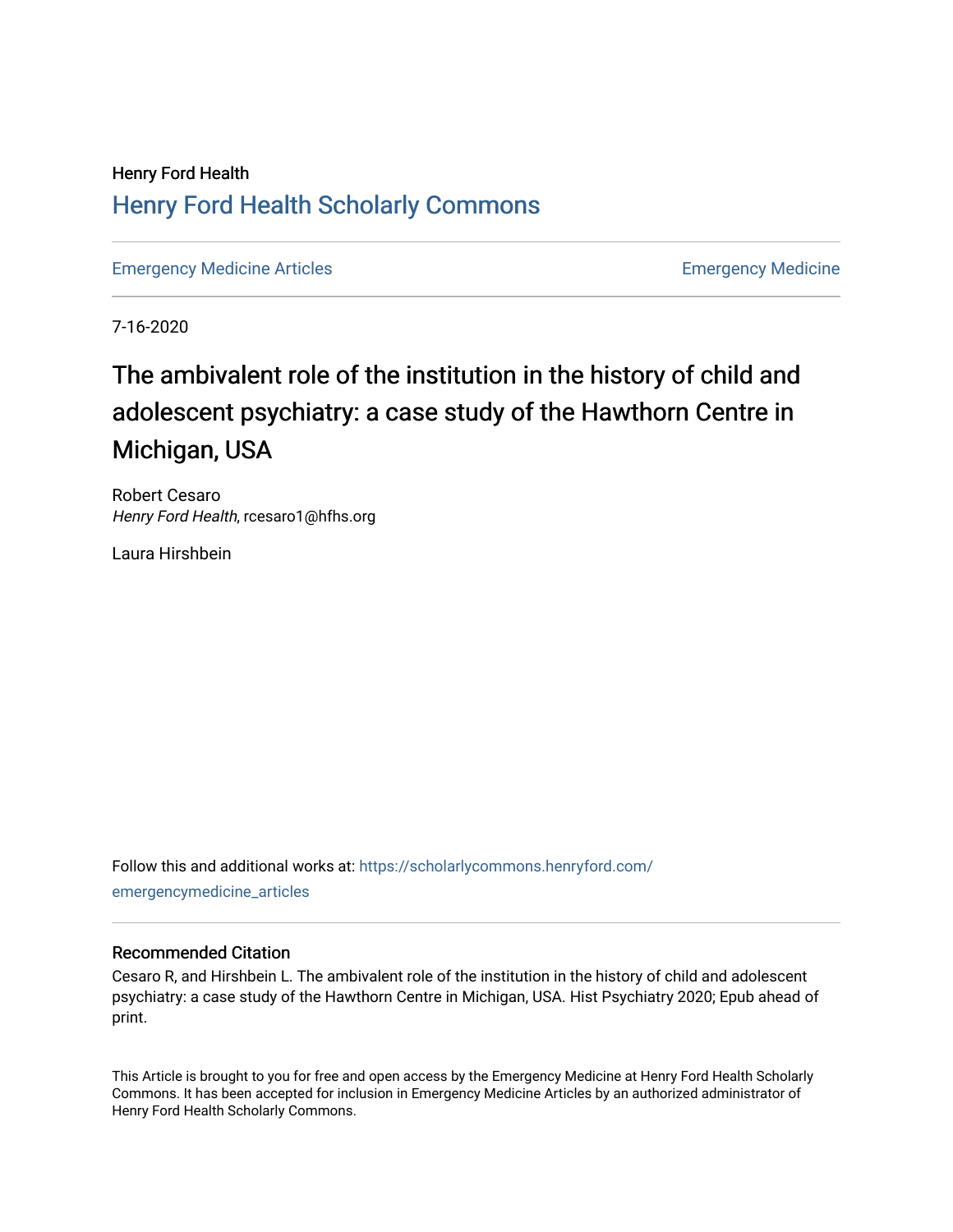

*Article*

**The ambivalent role of the institution in the history of child and adolescent psychiatry: a case study of the Hawthorn Centre in Michigan, USA**

DOI: 10.1177/0957154X20940668 History of Psychiatry 1–15 © The Author(s) 2020 Article reuse guidelines: [sagepub.com/journals-permissions](https://uk.sagepub.com/en-gb/journals-permissions) [journals.sagepub.com/home/hpy](https://journals.sagepub.com/home/hpy)



**Robert Cesaro** Henry Ford Health System, Detroit, USA

**Laura Hirshbein** University of Michigan, USA

#### **Abstract**

Historians have examined the role of psychiatric institutions in the USA and addressed whether this form of care helped or harmed patients (depending on the perspective of the time period, historical actors, and historians). But the story for children's mental institutions was different. At the time when adult institutions were in decline, children's mental hospitals were expanding. Parents and advocates clamoured for more beds and more services. The decrease in facilities for children was more due to economic factors than ideological opposition. This paper explores a case study of a hospital in Michigan as a window into the different characteristics of the discussion of psychiatric care for children.

#### **Keywords**

Adolescent, children, hospital, mental health, 20th century

# **Introduction**

On 5 February 1963, President John F. Kennedy called for a 'bold new approach' based on 'new knowledge and new drugs' that would make it possible 'for most of the mentally ill to be successfully and quickly treated in their own communities and returned to a useful place in society' (Grob, 1994: 256). Later that year, President Kennedy signed into law the Mental Retardation and Community Mental Health Centres Construction Act of 1963, the cornerstone of which was the development of comprehensive community health centres, whose stated goal was to shift the care

**Corresponding author:** Robert Cesaro, Department of Emergency Medicine, Henry Ford Health System, 2799 W Grand Blvd, Detroit, MI 48202, USA. Email: [rcesaro1@hfhs.org](mailto:rcesaro1@hfhs.org)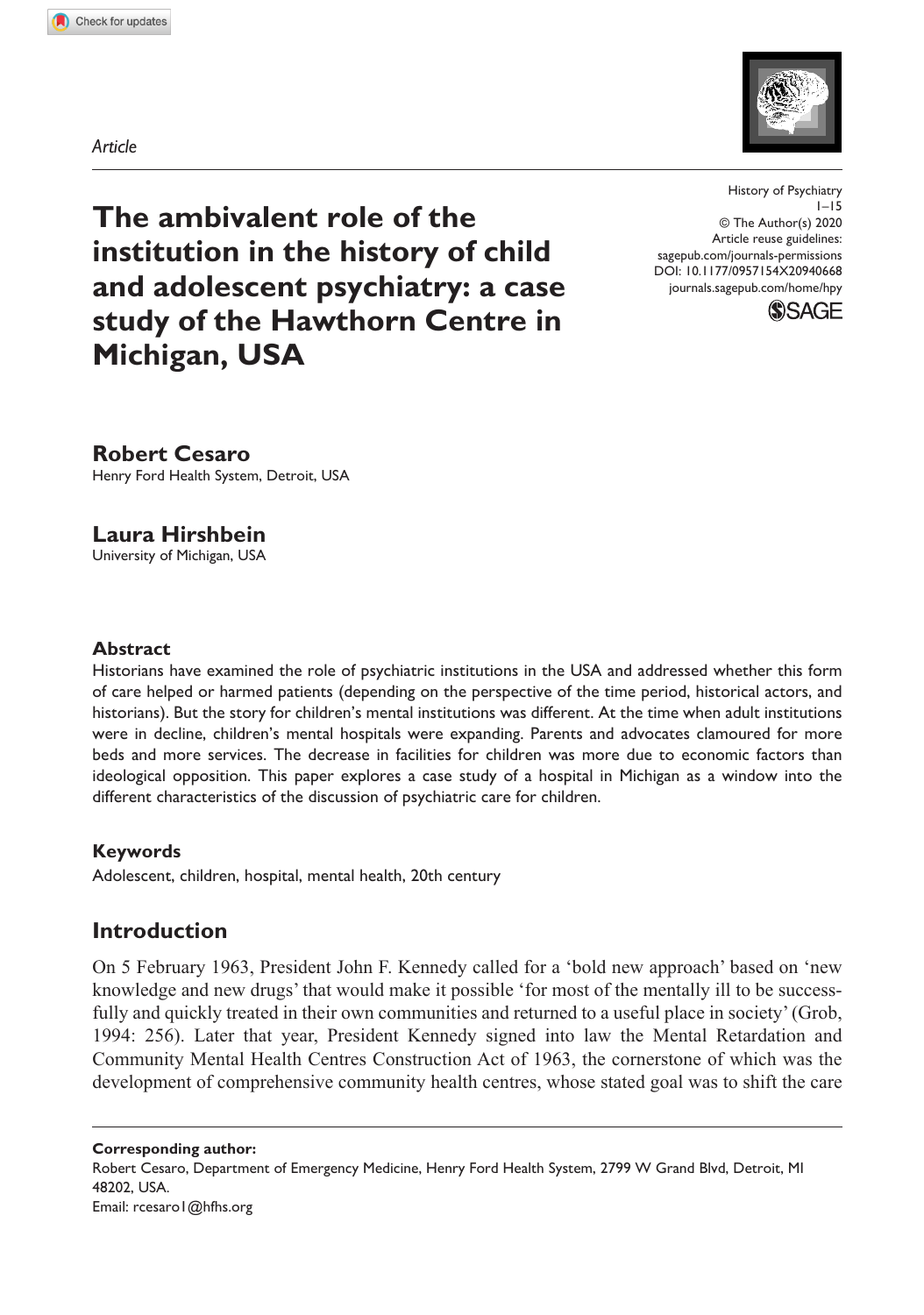of patients from state hospitals into the community. As many scholars have established, Kennedy's rhetoric and the CMHC legislation were well intentioned, but the shift in the care of mentally-ill individuals from state mental institutions to community care (often funded by the federal government) was fragmented, subject to local circumstances, and dependent on many variables (Mechanic and Grob, 2006). The history of deinstitutionalization is important, both in terms of health-care policies and the real-life patients who lived with the consequences (Grob, 1997). But there is much less known about the timing and consequences of the shift away from institutions for children and adolescents, though Kennedy was concerned about the plight of mentally retarded children, based on his experience with his chronically institutionalized sister (Torrey, 2014: 1–15).

The hospital has had a changing and conflicted role within the history of child psychiatry. The original movements to promote and protect children's mental health started primarily with juvenile courts, outpatient clinics, and enthusiastic psychoanalytically oriented psychiatrists in the first half of the twentieth century (Horn, 1989; Jones, 1999). As Deborah Doroshow has pointed out, residential treatment centres originated in the middle of the century in tandem with a new category – the emotionally disturbed child (Doroshow, 2019). Residential treatment was in vogue from the 1950s through the 1970s, although the number of beds around the country was quite small. Also, the potential for overlap between the categories of emotionally disturbed and juvenile delinquent depended more on circumstance – especially race and class – than clarity of a diagnostic concept (Feld, 1999; Ward, 2012).

The story of the Hawthorn Centre in Northville, Michigan, captures the challenges in the history of institutions for children. It was built in the mid-1950s in response to overwhelming demand for services for emotionally disturbed children. It was run by the state, but was distinct from state hospital services for children. It was intended to manage seriously disturbed children within a therapeutic milieu. Staff were dedicated and innovative. The programming and environment were praised by the advocate group that worked with the centre, and by the popular press. But there were never enough beds to meet the demand. With budget cuts at times of state deficit in the 1980s, services were reduced. In the early 1990s, Michigan's Republican governor shifted responsibility for determining the need for state-funded hospitalizations, including those at Hawthorn, to the local community mental health boards, while penalizing them for choosing the state option. As a result, demand for the centre dropped and its budget was further cut. Since 2015, however, demand has started to increase again, and the state is once again trying to address the need for hospital beds.

### **Concerns about child mental health**

In the decade after World War II, Americans worried about the nation's children. The military experience with the draft suggested that there were major problems with the process of getting young people successfully launched into adulthood (Pols, 2007). People were fearful about the problems of badly behaved children, while the structures to manage them were woefully inadequate (Deutsch, 1950). Mental health professionals, especially psychiatrists and psychologists, had an increasingly public presence as popular literature kept up awareness of the ways in which emotional issues affected functional abilities in both adults and children (Hale, 1995: Herman, 1995). Parents turned to popular advice literature for help in raising their children, especially work authored by the psychoanalytically inspired paediatrician Dr Benjamin Spock (Hulbert, 2003: 3–15). In 1953, the American Academy of Child Psychiatry was founded, and members worked to offer services to children and to other providers who needed help with challenging cases (Schowalter, 2000).

At this time, states were the primary entities responsible for the organization of mental health services, but many states were overwhelmed by increasing demand in the post-war decade. In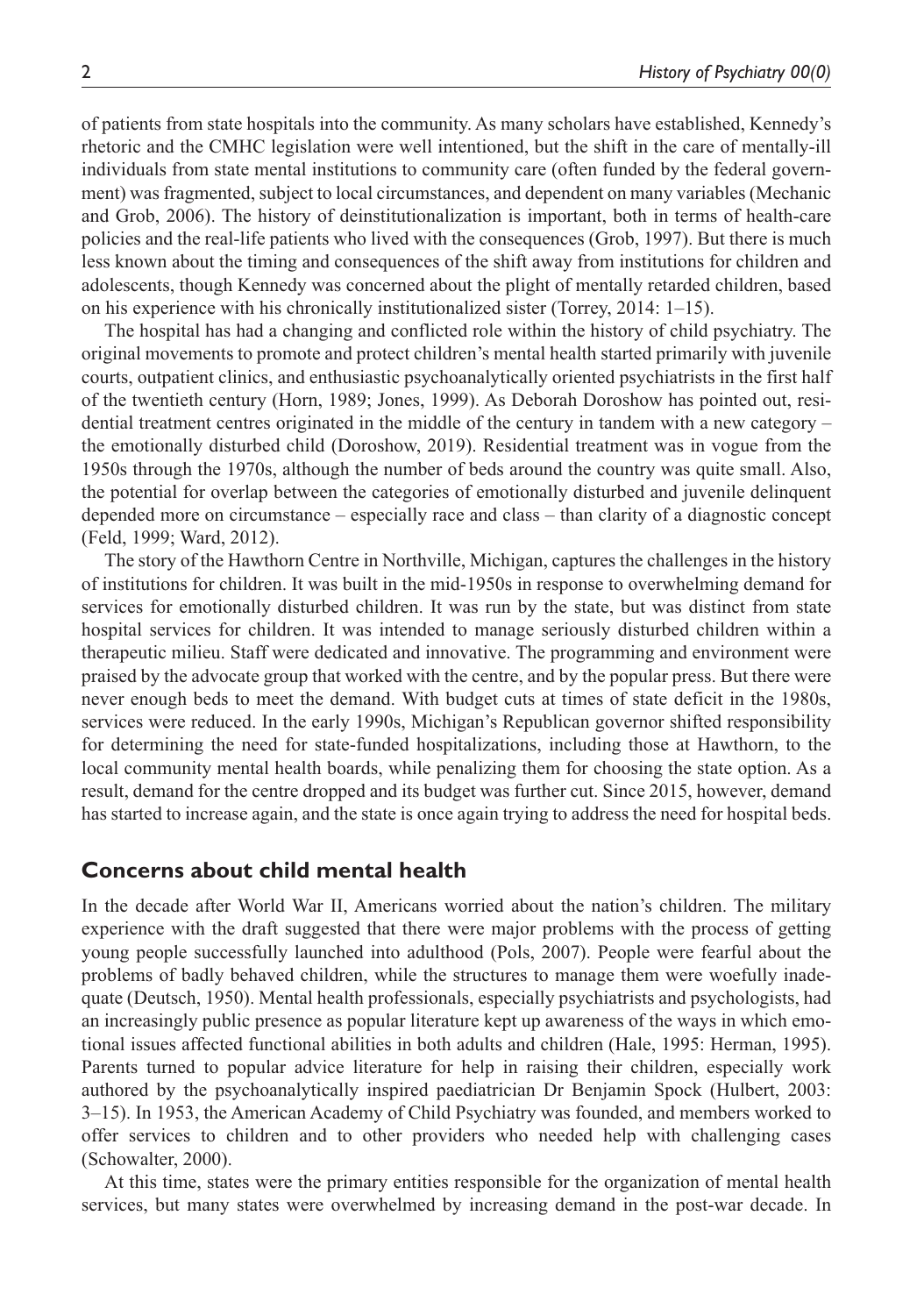Michigan, Governor G. Mennen Williams led a brick-and-mortar strategy that began in earnest to address Michigan's looming mental health crisis, an area of concern widely recognized by various constituents. In October 1949, members of the state's Department of Mental Health warned that there was a lack of mental hospital beds, which was echoed by William J. Norton, Executive Vice-President of the Children's Fund of Michigan, at the Department's annual luncheon. Mr Norton called for more hospital beds, more staff for mental hospitals, and completion of the newest mental institution, the Northville State Hospital, to meet the needs of the Detroit metropolitan area (Anon., 1949). Everywhere in the state, facilities were overcrowded and waiting lists were growing (Goldman, 1950). Even as journalists directed public attention to the lack of availability – and poor conditions – of mental hospitals around the country, state officials emphasized the need for more beds and more space within psychiatric institutions (Deutsch, 1948).

In January 1950, Michigan's Mental Health Commission (with the support of Governor Williams) proposed a 10-year, \$106 million hospital construction programme to add 13,250 beds in the state (Anon., 1950a). Leaders within the Michigan Society for Mental Hygiene, however, expressed significant worry that this state programme had too little money stretched over a long time period. Instead, they proposed an \$88 million bond issue that would provide 11,000 beds at the end of three years. They pointed out that this would significantly accelerate hospital construction to meet future needs, rather than trying to solve current problems (Anon., 1950b).

Governor Williams was a relative outsider, as a Democrat elected in a state that for decades had relied on Republican patronage politics. As a result, Williams struggled to enact many of his policy proposals in Michigan, especially those that relied on state funds to cover services (Bright, 1996). One of his strategies was to take issues directly to the people through extensive media exposure. Williams was passionate about the need for mental health services in the state, and in the early 1950s he began to focus on the mental health issues of children. In March 1950, Williams outlined a proposal for a hospital for children and was interviewed by the *Detroit Free Press* about the importance of investing in children:

By treating mentally ill children early in their lives, we can save many of them from lives of unhappiness and suffering. And, of course, every child who is successfully treated represents a saving to the State's future mental hospital costs. (Anon., 1950c)

The Republican legislature, led by Finance Chairman Elmer Porter, approved a much smaller appropriation than the governor had requested, however, and refused to fund a hospital for children (George, 1950).

In September 1950, the *Detroit Free Press* reported that a grassroots committee – an unusual mechanism in the state – had been founded to urge that a \$65 million bond proposal be placed on the state ballot in November to support construction of new hospitals. The spokesmen for the Michigan Citizens Education Committee on the Bond Issue for Mental and Tuberculosis Hospitals emphasized that the investment for individual citizens would be small – 40 cents a year – but would have enormous benefits for the state, including construction of 8000 new beds (Anon., 1950d). The bond proposal passed overwhelmingly by a 4-to-1 vote, although months after the November election the state legislature had done nothing to set things in motion to build or expand facilities for the mentally ill (Anon., 1950e).

Unfortunately, as is often the case in politics, legislative disagreement significantly delayed utilization of the \$65 million. As a result of the delay due to the political tussle, construction costs then rose due to the Korean War, and the estimate of how many beds could be created was reduced from 8000 to less than 6000 (Anon., 1952). Further, there was a difference of opinion between the Mental Health Commission and the legislature over how exactly to spend the funds. The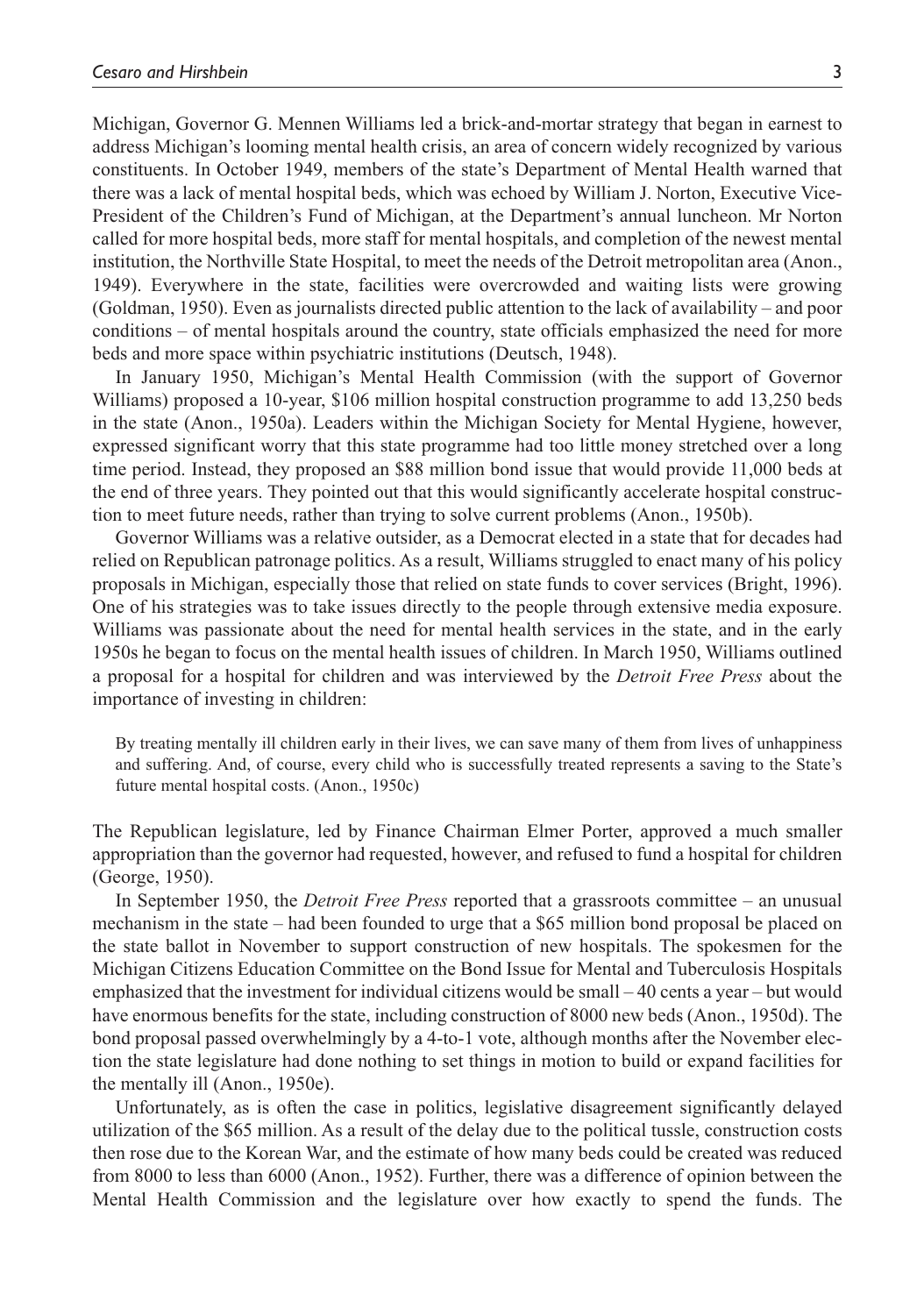Commission insisted that the bond issue should be intended exclusively for expansion of hospital space, and that all improvements and remodelling should be financed from General Fund sources (Anon., 1953b). The legislature, however, appropriated part of the bond for hospital projects other than added bed space, such as additions to an administration building or utility upgrades. But even beyond the specific details of what was going to be funded by the bond issue, there was conflict over the purpose of the beds. Were patients going to be housed in hospitals indefinitely? Or was there a plan to prevent what seemed to be an escalating crisis before patients became stuck within the institution (Tyler, 1953)?

This question played out in the bitter dispute that developed over the location of a much-needed children's psychiatric hospital. The proxies for the debate were a proposed site at Northville, a suburb of Detroit next to the adult state hospital, and a possible location in Ann Arbor at the University of Michigan, 20 miles away (and even farther removed from Detroit). Although supporters of the Northville site emphasized that Wayne State University faculty would be able to contribute academic efforts in that location, many in the state had an almost mythic belief in the power of the University of Michigan in researching and solving major problems. This university had already received considerable funds from the state in terms of support for buildings, and the chair of the Department of Psychiatry was a frequent presence in the state capital, with multiple appropriation wins for his programmes.<sup>1</sup> Opponents of the Northville site insisted that a children's facility next to a state hospital would mean 'warehousing' children. Others argued that no children would be helped if more money was poured into the University of Michigan. Loyalties among legislators were divided between the Detroit area and the university town; also, the fact that experts called to testify about children's mental health came from Ann Arbor confused the situation (Anon., 1953a). By late 1953, Democratic state senators from Detroit lost their argument to locate the hospital at Northville when the more powerful Republican head of the appropriation committee insisted that the University of Michigan would make good on its promise of helping the state's children (Deatrick, 1953).

Members of the Michigan Society for Mental Health, including President William J. Norton and Chairman of the Executive Committee Ray Eppert, strongly criticized the decision. It was their belief that the University of Michigan location would significantly decrease the potential for training other kinds of mental health professionals (Anon., 1953c). Norton further accused lobbyists for the University of Michigan of:

working undercover to secure the institution for their campus and change it to a general pediatric hospital with a mild emphasis upon a few emotionally sick children . . . The success of the lobbyists in persuading the Senate to vote money for a children's hospital at Ann Arbor means that the mental health bond issue voted by the people has been hijacked of \$1,000,000 which was to be used by the Department of Mental Health. (Anon., 1953d)

In fact, the university doubly benefited from the bond because the money went to support not only the new Children's Psychiatric Hospital but also a Mental Health Research Institute in Ann Arbor (DeLoach and Stachnik, 1968).

With tensions rising, Governor Williams inserted himself into the debate with the hope of brokering a compromise. In advance of a vote by the House of Representatives in June, he laid the essential foundation for the Hawthorn Centre, calling for the legislature to approve both Northville and Ann Arbor sites (Anon., 1953e). It took a couple of years and several rounds of legislative wrangling, but the governor followed up on his promise by asking the 1954 legislature to build a children's facility at Northville, to be named the Hawthorn Centre after the Michigan Hawthorn bushes that surrounded the site (Wright, 2007). The governor's new proposal would place Hawthorn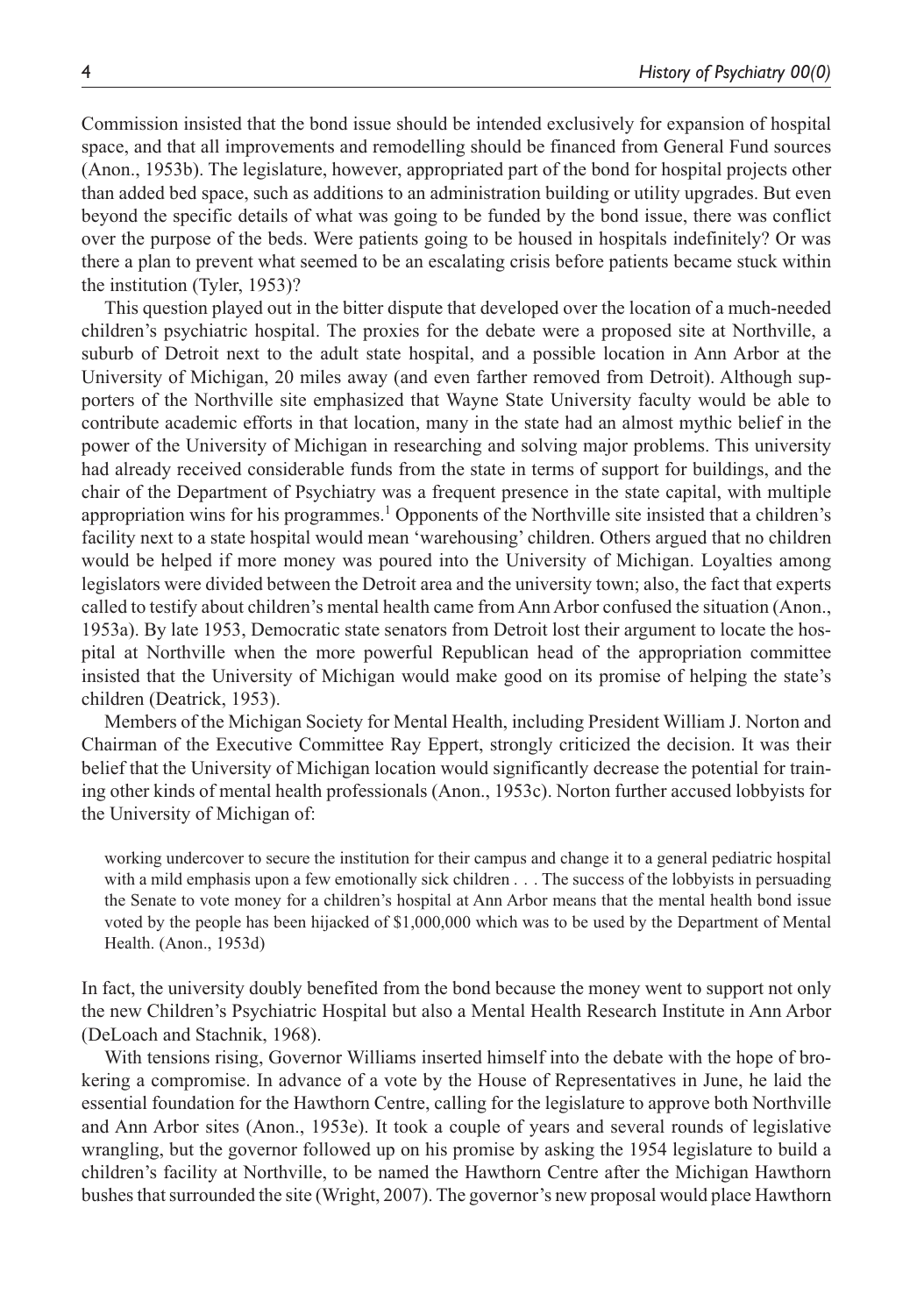under the Mental Health Department and allow construction of enough buildings to care for 120 mentally disturbed children, at a cost of \$1.8 million. Republican Representative Richard L. Thomson rallied 60 House colleagues as co-sponsors of an amendment to attach a \$1.8-million appropriation to the capital outlay bill (George, 1954). In the final hours of the session, the legislature finally approved the funds for Hawthorn.

#### **Opportunities and challenges for Hawthorn**

Before the hospital was built, officials from Michigan's Department of Mental Health envisioned a residential treatment centre that would have a 'home like cottage-plan' organization to accommodate 120 beds under the Department's jurisdiction. The plans would allow this hospital to be integrated into a state-wide continuum of care with child guidance clinics and other agencies. The main goal would be to treat children who were not appropriate for an outpatient setting. This category was, of course, in the professional judgement of the outpatient providers and was based on the loose diagnostic ideas of the time. This type of child might have been assessed to be experiencing schizophrenic reactions (excessively withdrawn and lonely), neurotic reactions (which included behaviour such as fire setting, aberrant sexual activities), or primary behaviour disorders (children who were causing serious disturbance to the home and community).

As with plans for other residential treatment centres in this period, it was to be defined as much by what it was not as what it was (Doroshow, 2016). As state leaders explained, the proposed centre would not be a corrections facility, custodial institution or foster home placement facility. Nor would it be a substitute for the inpatient services at the leading academic centres in the area (the University of Michigan and Wayne State University), which selected cases for teaching and training purposes. In contrast to existing asylum admission standards, admission to Hawthorn would be by referrals from all sources including courts, but involuntary commitment by the courts would no longer be accepted. Advocates for children's residential facilities believed that they could reduce future costs of long-term hospitalizations in adults by heading off problems before they became chronic. Further, government officials believed that:

by treating sick children the greatest gain for society is the achievement of happy and productive adults, who can function effectively in family living and avoid unfavorable emotional influences in the offspring which today repeatedly and greatly increase the heavy burden of the emotionally ill. (Mental Health Commission, 1953: 3)

The Mental Health Commission members insisted that treatment of children was prevention rather than 'warehousing'.

The Mental Health Commission's outline plan for a children's hospital was not what was built in Ann Arbor. Instead, the university planners constructed a 75-bed single building designed to be part of a comprehensive hospital for children that would eventually include both psychiatric and medical interventions for children. The chairman of the University of Michigan's Department of Psychiatry was able to convince both the university and the state legislature to construct the psychiatric portion of the building before the general children's hospital, even though there was not a dedicated children's hospital in Ann Arbor (Hirshbein, 2013). At the dedication of the Children's Psychiatric Hospital (CPH), Governor Williams' speech identified the University of Michigan as 'the greatest in the world'. He said that the legislative arguments about the children's hospital had resulted in a decision to focus on research to prevent future problems, rather than just build more beds. State Senator Elmer Porter also spoke and insisted that the university had nothing to do with the state battle. He, like Williams, expressed confidence that an investment in the University of Michigan would result in dividends for the state as a whole.<sup>2</sup>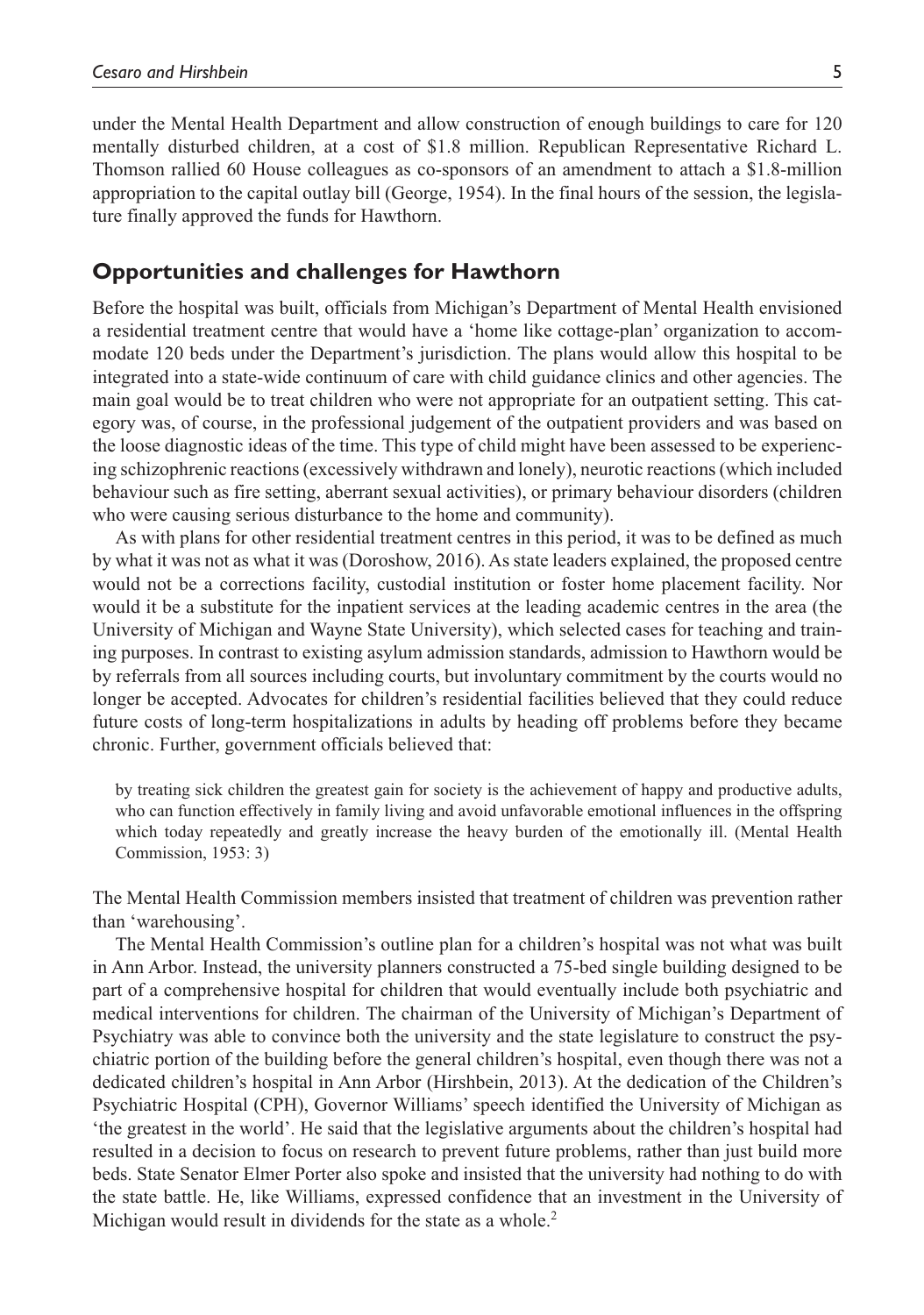When Governor Williams praised the new hospital programme in Ann Arbor, he singled out the work of the couple Drs Ralph Rabinovitch and Sara Dubo; they were child psychiatrists who had been at the University of Michigan and were key in the development of child psychiatry there. Williams was clearly in contact with them directly and, when word came shortly after the dedication of CPH that Rabinovitch and Dubo had resigned from the university (Anon., 1956a), he was able to recruit them quickly to the Hawthorn project (Anon., 1956b). Rabinovitch and Dubo took a substantial number of staff members from the university with them to found the new Hawthorn Centre, which allowed them to jump-start their programme when the first inpatients arrived in July 1956 (Richardson, 2006).

Rabinovitch used his experience in opening CPH at the University of Michigan to think more deeply about facilities and programmes. Hawthorn was the first facility in the state with open as well as closed programmes. Open programmes meant family-style surroundings (in cottages) with the freedom of home for those children who improved, together with continued intensive total therapy and schooling in residence. Patients on closed units were managed under a more traditional and strict inpatient model. When the facility opened there were five cottages (four for open inpatients, one for daycare children) and a main building for 24 closed patients, as well as research, school and outpatient services. Initial plans were for children aged from 6 to 15 who had been referred by courts and other recognized agencies, and aimed at an average length of stay of 9 months to a year, with no long-term placement. Children were accepted from across the entire state, with no limitations based on diagnosis, severity of illness, or parents' ability to participate in treatment (Richardson, 2006).

The staff at Hawthorn, like the staff at any of the various residential treatment facilities for emotionally disturbed children that were opened in the mid-twentieth century, needed to remain flexible and adaptive to their new programme and their new environment (Doroshow, 2019). In a feature in the *Detroit Free Press* by reporter Walter Stromberg (1956), the month after Hawthorn opened, Rabinovitch acknowledged that they were treading new ground and were not entirely certain what they were doing. He suggested that children's ongoing relationships with case workers would be key, and also said that medications could be used for this disturbed population. Rabinovitch was confident, though, that Hawthorn had a great deal to offer children of the state.

The Hawthorn Centre did not function in isolation, away from public attention. Stromberg received an award from the American Legion for his advocacy writing that helped to create the public demand and legislative support for the centre (Anon., 1958), and he continued to write about the facility. Further, from the first year of Hawthorn's opening, the centre had a partner in an advocacy committee that was founded to support disturbed children in the state. The Michigan Association for Emotionally Disturbed Children started meeting at Hawthorn in 1957, and chapters of the organization spread throughout the state. The MAEDC (later renamed the Michigan Association for Children with Emotional Disturbance, MACED), which boasted influential parent members as well as knowledgeable educators, advocated Hawthorn's treatment programmes, as well as aftercare options. By the early 1960s, the MAEDC had lobbied to provide school options for children who had been discharged from Hawthorn but were still not able to be assimilated into regular schools. They took the stance that, since so many children in the state were emotionally disturbed (1 in 10 by their estimate), it was imperative that the public schools' extra work on behalf of these children should be recognized and compensated (Stromberg, 1961).

In the late 1950s and through the 1960s, it seemed that almost everyone inside and outside the facility was enthusiastic about what Hawthorn had to offer. In addition to its novel open and closed inpatient design, Hawthorn provided the full continuum of care to patients across four areas: inpatient services, outpatient clinics, day treatment and research. It also had training programmes in psychiatry, psychology, social work, nursing and special education (Richardson, 2006). A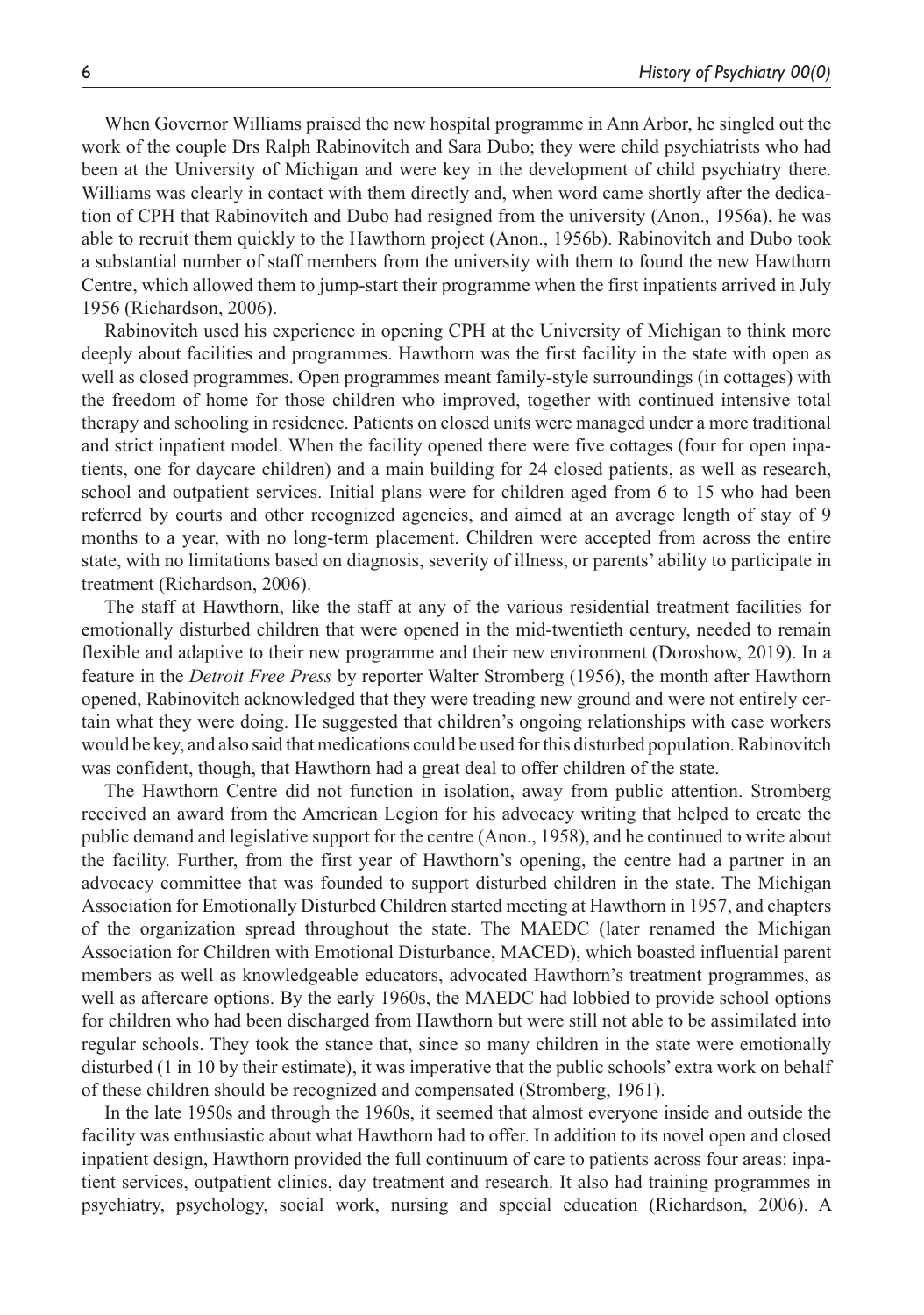community placement programme ensured that careful thought was given to what happened to the children after discharge.<sup>3</sup> Harold Wright (who had come to Hawthorn as an assistant physician when Rabinovitch and Dubo moved from Ann Arbor and eventually became the medical director) recalled that Hawthorn was able to offer true continuity for patients and their families.<sup>4</sup> For example, many inpatients eventually moved to day treatment, thus allowing the opportunity for a gradual return to the community through carefully planned steps. The key to the programming at Hawthorn was the dedicated staff.

Rabinovitch developed a new category with the Civil Services Commission: the child-care worker. According to the requirements, they had to have spent at least two years at college, ideally in subjects relevant to child psychology and psychiatry, and had to be working towards a degree at the time of employment (Wright, 2007). They worked part time under the nursing staff and were largely students finishing their coursework; they ate and played with the children and slept in adjoining rooms. Newspaper coverage suggested that the innovations in staff – though expensive – were key to improving these vulnerable young patients. As reported by Stromberg (1957), the child-care workers' 'presence tends to bring order to the children's confused minds'.

One of the distressing elements of emotional disturbance for parents and for the public was understanding that children who appeared normal had profoundly different emotional needs and behaviours which were difficult to understand. Public coverage of Hawthorn highlighted the disconnect between severe problems and normal appearance. A journalist, who visited Hawthorn for a newspaper feature directed toward women's issues, was struck by how normal and peaceful everything looked at the hospital. She posed the question to her readers,

In this relaxed atmosphere, you ask, can this possibly be a psychiatric hospital for children kicked out of school, or children sent there by juvenile court officers? It is. Even the 'violent' children, the ones no one else can train, are here . . . Going down the hall you expect to see bizarre behavior, tears, confusion. It's not like that. There are no bare rooms, no cells, no hospital beds . . . In another room, four boys and a girl in their early teens are playing rummy . . . Nearby, three teen boys are poised, ready for a noon dip in the swimming pool and a little farther on in the gym four more are tossing for baskets. (Sterling, 1962)

This article was reassuring to parents of disturbed children that there were good places where they could get help. But Sterling echoed the theme of many writers of this time: as good as some facilities (such as Hawthorn) were, there were not nearly enough of them to meet the demand. Sterling quoted Rabinovitch as saying that Hawthorn was able to work with about 1000 families a year. But the estimated demand for the state was upwards of 30,000 a year.

In 1964, the Child Welfare League of America surveyed more than 20 residential treatment facilities for children. The original purpose of the survey was to look at costs, but the survey scope was expanded to examine services and structures as well. Hawthorn was included in the study and was comparable with the other facilities surveyed, in terms of staff, facilities and costs. The survey highlighted the rich offerings of a number of high-quality treatment facilities at which, typically, one child was accepted for every six who applied. The high cost for the centres raised questions about the sustainability of this type of programme, though treatment centre staff genuinely believed in the good work they were doing for children and for society as a whole (Hylton, 1964).

Not only did programme staff believe in their work, but also it was striking that Hawthorn was reviewed favourably by parents – and the press – into the 1960s and 1970s. These were decades when institutions for adults were almost universally decried for their lack of therapeutic value and their restrictions on freedoms, and children's mental institutions in general sometimes received a negative press. Even parent advocates for children's institutions made negative comparisons between the deplorable conditions on the children's unit of the next-door Northville State Hospital and the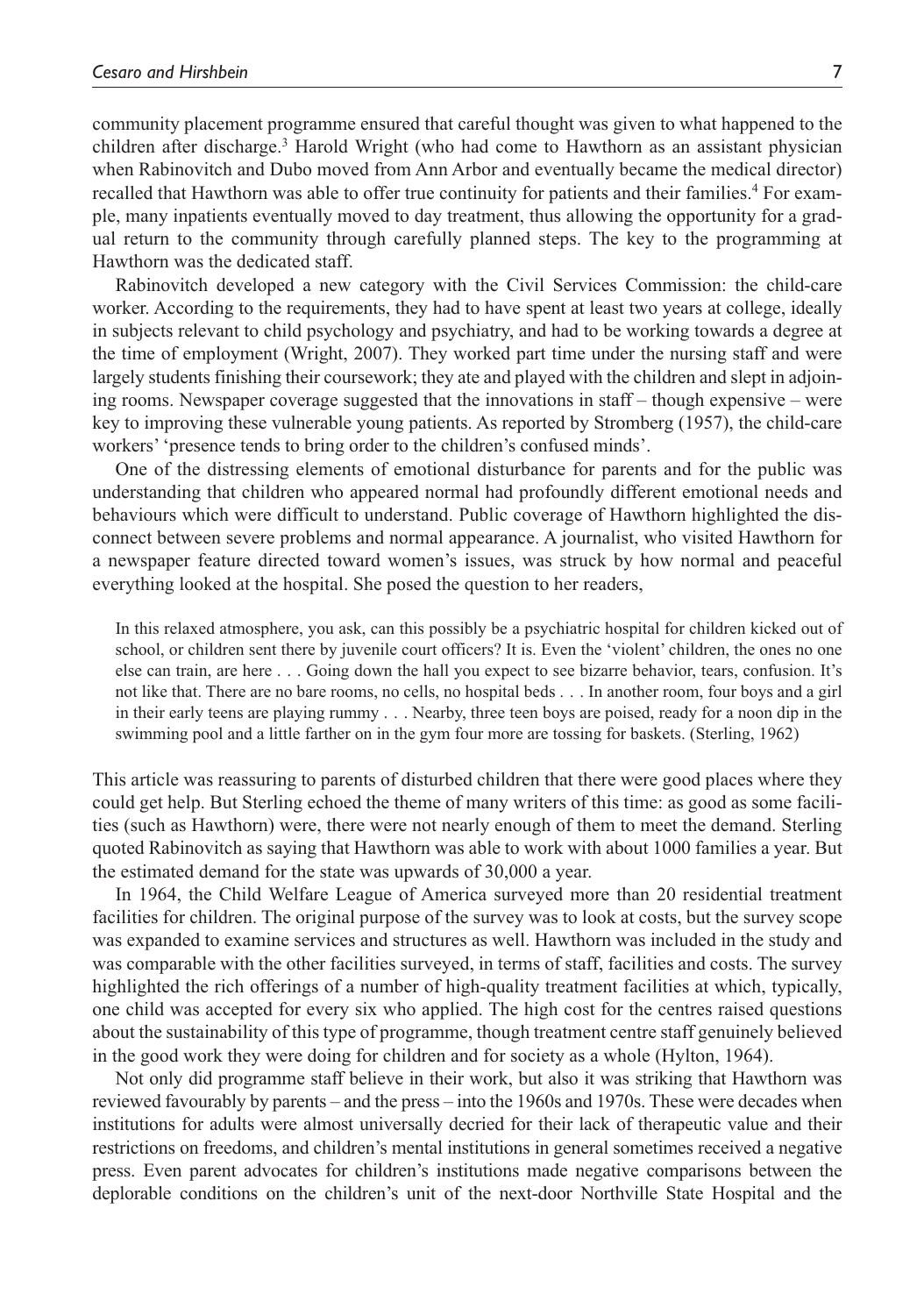relatively posh environment at Hawthorn.<sup>5</sup> Hawthorn was consistently mentioned as a progressive, therapeutic facility that stood out from the rest. In 1965, two reporters published an exposé of facilities for mentally-ill and retarded children across the country and condemned the conditions (Ross and Kilpatrick, 1965). In particular, they argued that children were not well selected for facilities – there was no clear method for choosing which children would go to correctional facilities and which would end up in hospitals. They key seemed to be that parents, schools and courts dumped children into institutions. But Hawthorn was identified as 'perhaps the best children's psychiatric hospital in the country' that functioned more like a boarding school with treatment.

Hawthorn staff physician Charles Shaw published a textbook on child psychiatry that highlighted residential treatment, based on research as well as his own experiences. In this book, Shaw (1966) described the most important aspect of residential treatment – the therapeutic milieu. His outline of the elements of the milieu suggested a richness of resources available to children; they had dedicated staff members who communicated among themselves, support services of education and occupational therapy, as well as a variety of activities. Shaw emphasized that the treatment should be short – which he defined as 6–18 months – and that, during their stay, children should be prepared for returning to their communities.

One of the aspects of Hawthorn's treatment that was consistently mentioned in media coverage was its wide array of activities for children. During the 1960s and 1970s, Hawthorn added recreational, pre-vocational and vocational programmes for its patients, including but not limited to horticulture, home arts, a woodwork room, automotive, fine arts, small appliance repair, music and photography (Richardson, 2006). Within the music programme, patients were able to have lessons with a variety of instruments, including drums, bells, guitar, cornet, flute, saxophone, clarinet and accordion. Patients even participated in an annual Christmas concert where they performed in front of the other patients, Hawthorn staff and families. Across the various programmes there was a focus on group activities with an emphasis on socialization and enhancement of self-esteem. Often the patients were referred to as students with an emphasis on learning and development.<sup>6</sup> The staff members were united in their eagerness to bring typical childhood experiences to their troubled young patients.

Programme expansion coincided with physical expansion. Additions to Hawthorn included a research building completed in 1962 and a day hospital that opened in 1965, greatly expanding the number of patients who could get access to some kind of treatment (Richardson, 2006). The centre continued to work with state and federal agencies to expand facilities and services (Anderson, 1969). In 1976, Hawthorn marked its 20th anniversary with a big celebration and the opening of a new, 80-bed wing. The new unit could handle the most emotionally disturbed children, with living quarters, school classrooms for a complete K-12 programme, dining room and recreation facilities (Anon., 1976; Miller, 1976).

Although the press coverage was good and the general impressions of the centre were positive, the expansions of the programming and the centre did not come with a unified leadership. Rabinovitch had become keenly aware of the gap between the resources available to the centre and the enormous expectations for the work. In a move that made front-page news in the Detroit paper, Rabinovitch resigned in 1971 saying that the job as director of Hawthorn was impossible (Anon., 1971). He periodically made comments that were widely reported in the press, including caustic remarks about the state attempting to cut costs in 1981 by moving patients from Hawthorn into group homes (Swickard, 1981). Rabinovitch remained involved with Hawthorn, however, and continued advocacy work with MAECD. He also supported his successor, Harold Wright, who continued to direct Hawthorn until his retirement in 1990. Wright was widely known for his kindness and his emphasis on what was best for children, and was an ideal person to represent the institution to the public (Anon., 1989).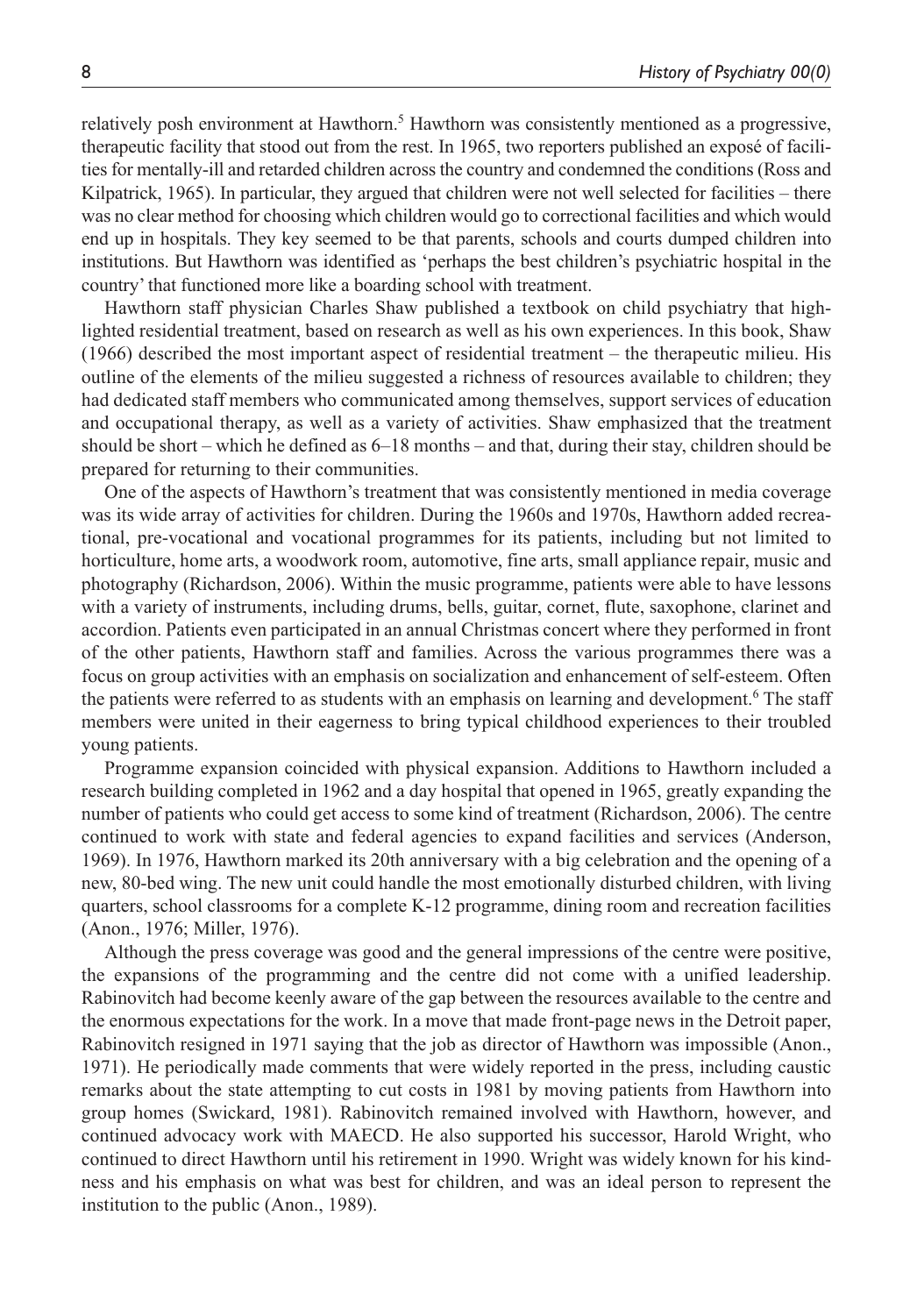Rabinovitch's formal role as he continued at Hawthorn was in directing its research programme. All the Hawthorn staff were committed to using the opportunity to help children with what they already knew, and also to try to gain new knowledge. Physicians at Hawthorn regularly published articles in the peer-reviewed literature, and explored avenues that were not in vogue within child psychiatry at the time, including medications for childhood depression. Rabinovitch later recalled that those who worked at Hawthorn were extraordinarily lucky to have access to academic connections, most notably with the regular role of residential treatment centre guru Fritz Redl (Rabinovitch, 1991). The quest for new knowledge extended to the work of African-American psychiatrist Harold Lockett, who published on the important issues facing child psychiatric treatment for minority children and families (Lockett, 1972). In 1978, Hawthorn hosted a special lecture by renowned New York child psychiatry researcher Lauretta Bender. Bender, who had trained Rabinovitch and Dubo, brought a perspective of inquiry as well as caring about individual children. Staff psychiatrists at Hawthorn enhanced her lecture by presenting investigations that had taken place at Hawthorn using some of Bender's pioneering research methods.<sup>7</sup>

#### **Deinstitutionalization fervour**

Although research and treatment were key features of the Hawthorn programme, they were virtually drowned in the tidal wave that became the move away from psychiatric institutions in the state by the 1970s and 1980s. In response to a national move towards ensuring that only adults who needed treatment could be admitted to hospitals, Michigan created a Mental Health Code that was passed in 1974 with criteria for hospitalization.<sup>8</sup> Children were mentioned in the code, which outlined community mental health (CMH) services, but there was no consideration for what would happen if a child needed services beyond what a CMH system could provide. Moreover, the Education for Handicapped Children Act of 1975 shifted the mandate for children with particular needs from separate educational settings to mainstream schools (Handler, 2011). Advocacy groups noted the explosion of changes and the lack of explicit information for how to address children's needs. As the children's committee within the Michigan Society for Mental Health concluded in 1975, these legislative changes 'and other larger societal problems directly affecting children have created mammoth gaps in information, service delivered (quality and quantity) and an extraordinary need for advocacy/ombudsman services'.<sup>9</sup> The challenges seemed enormous.

In addition to the information and logistical challenges, by the late 1970s there were increasingly issues of cost and priorities. Hawthorn's success and two decades of physical expansion had been impressive, given that it took place as the country was accelerating the shift in care and treatment of the mentally ill from state hospitals to the community. However, this shift caught up with Hawthorn in the 1980s. As Gerald Grob and Howard Goldman have pointed out, mental health policy began to shift from a focus on the states – with state hospitals as predominant means for providing services to patients – to federal policy, mostly through the creation of Medicare and Medicaid. By statute, federally funded payment structures could not be used for state facilities, so administrators in adult state hospitals shifted many older patients to nursing homes that could be paid through Medicaid (Grob and Goldman, 2006). However, the alternative for children in statefunded facilities was less clear, and so, when the state budget in Michigan entered a time of serious shortfall, services at Hawthorn were vulnerable to being cut.

In the early 1980s, a leaner Michigan budget resulted in the elimination of 50 Hawthorn staff members, with a subsequent closure of 26 inpatient beds and 20 daycare slots. The following year, Governor William Milliken laid off an additional 1700 state employees (250 at the Mental Health Department, which included 16 at Hawthorn) after negotiations about wages broke down with the state's largest union, the 29,000-member Michigan State Employee Association. Hawthorn's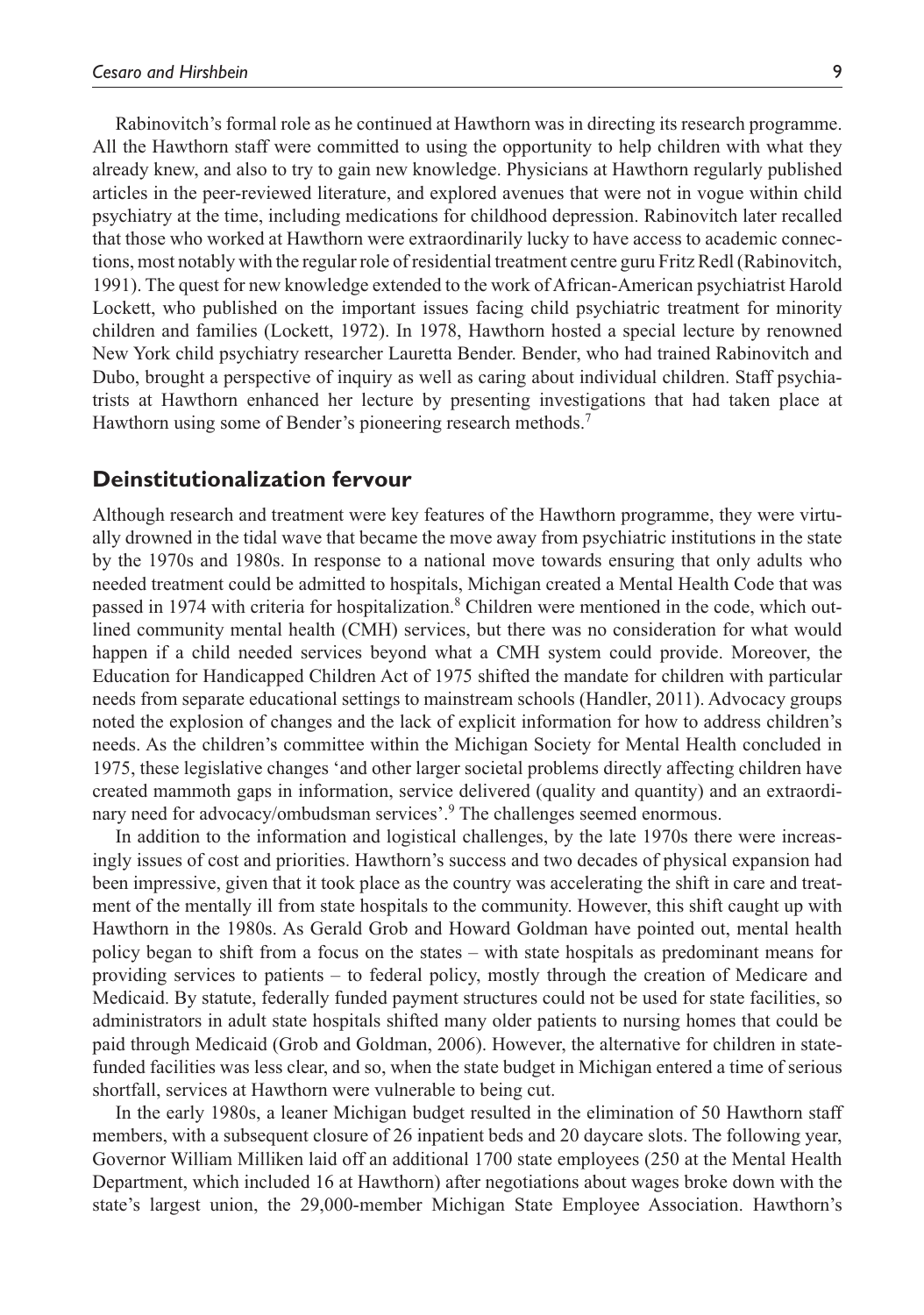Director, Harold Wright, commented, 'We were already down to rock bottom. Now we'll have to go below that' (Chargot, 1982). The 1980 budget cuts marked a significant moment in Michigan's psychiatric facility contraction, and eight additional hospitals closed over the decade.

By the 1990s, differences seemed to be less about budgets and more about ideology, as Republican Governor John Engler dramatically shifted the state away from its role in the care of Michigan's mentally ill (Bachman, 1996). Engler's 1991 budget proposed the elimination of an additional 1700 mental health department jobs and he tasked the new State Mental Health Director James Haveman with the concurrent restructuring of the department, since the cuts would result in additional permanent facility closures (Kresnak and Christoff, 1991). Haveman attempted to frame the mental health cuts as a shift from restrictive settings to the community, but opponents were aghast at what seemed to be the state's abandonment of the mentally ill. Haveman took his case directly to the public, calling his plan of privatizing mental health treatment a 'vision' for the future (Haveman, 1991). He was denounced by the Michigan Psychiatric Society, the Michigan Medical Society and the Mental Health Association for his careless disregard of people with serious mental health needs (Anon., 1991, 1992). But despite public opposition, Engler and Haveman pushed through the changes, with major consequences for state facilities, including Hawthorn.

Very little of the conversation about the move away from state hospitals involved consideration of the implications for children. The rhetoric of least restrictive setting and community care echoed legal challenges to state mental hospitals for adults who were hospitalized (some said incarcerated) for decades. But institutions for children were different. Hawthorn was designed with a length of stay of 6–18 months, even at its peak of services (Richardson, 2006). Children were not being 'warehoused', and they were usually in the centre because they could not be maintained in the community. In fact, advocacy groups had been much more concerned about the need for adequate follow-up plans for post-hospitalization care and wanted to err on the side of keeping children in facilities so that they could get the necessary services for longer (Swickard, 1981). The Hawthorn advocacy groups had been relentlessly pressing state legislators since the 1970s to maintain services.10

But the cuts to the state mental health system did not spare the services for children. In 1991, the state shifted the responsibility for authorizing admissions for children to Hawthorn (and other state-run facilities for children) to the CMH boards in the counties across the state. At the same time, the state also strongly discouraged the use of hospital services and used financial incentives (such as funds for staff education) to encourage CMHs to keep children in community-based services. In 1995, MACED and the parents of 22 children who were denied psychiatric services sued the Michigan Department of Health and 12 community health boards to try to alter these practices (Anon., 1995; Kresnak, 1995). The lawsuit did not result in any changes, and Haveman continued his march towards his expressed goal of getting the state out of the business of providing mental health care. He accused his critics of defending unions (hospital employees) rather than defending mental health. Meanwhile the cuts continued to affect services (Stroud, 1997).

The state's policies of strongly discouraging the use of state hospitals resulted in a dramatic decrease in Hawthorn's annual referrals. It could no longer review referrals from its usual sources, including private therapists, psychiatrists, schools, community hospitals, and courts, and instead had to direct them to call the patient's local CMH board. The CMHs were sending fewer patients to Hawthorn as there was a perception that the facility's average length of stay was excessive and should be in the realm of days to weeks rather than months to years. The director at the time – Mr Neil Wasserman (1995–2002) – needed to make dramatic changes or risk Hawthorn's permanent closure. The senior team said that it could quickly move children diagnostically and therapeutically through the programme. Average annual admissions per year increased from 90 to 600, without any meaningful changes in staffing. To achieve this throughput, the staff had to make sacrifices.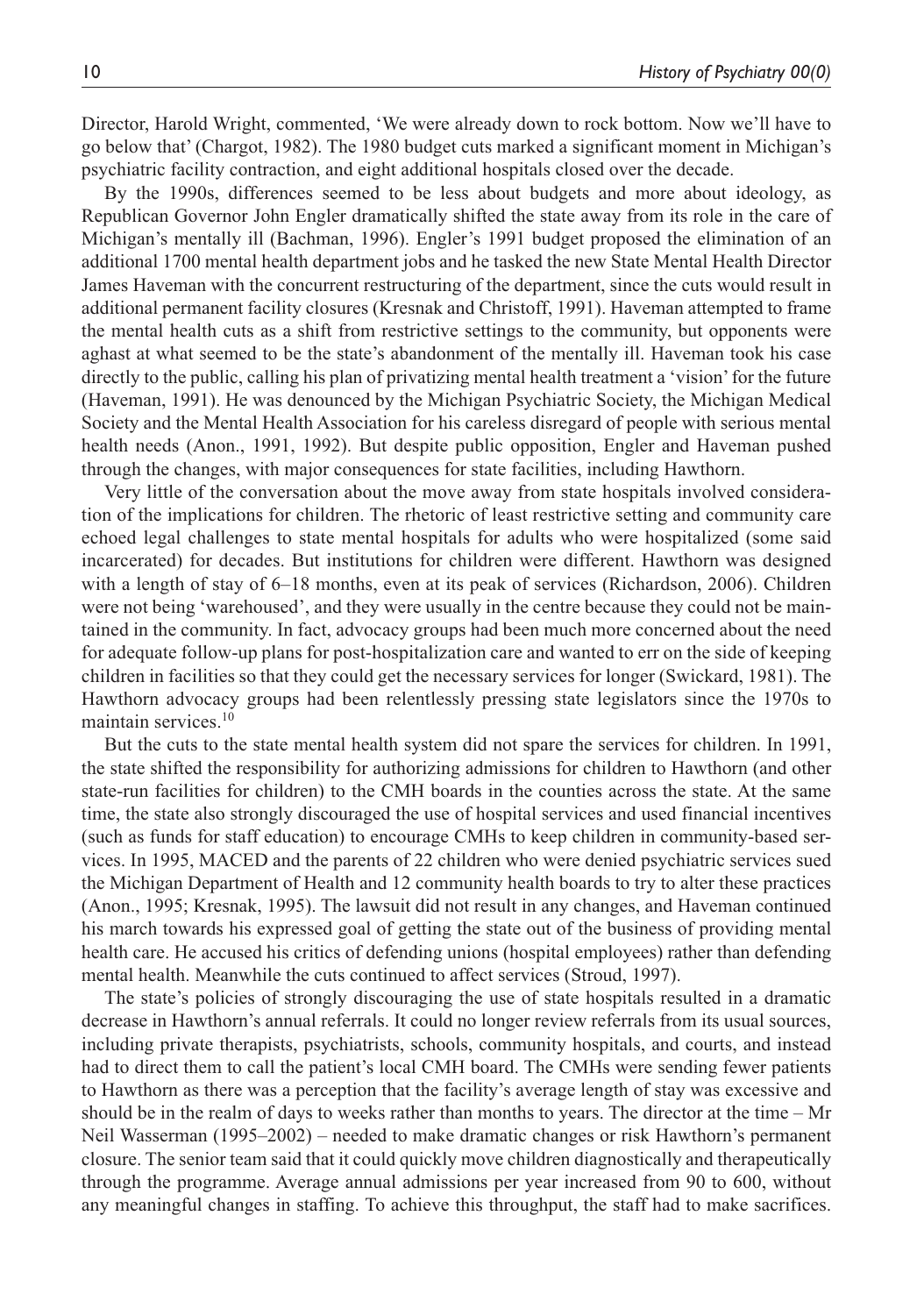For example, they no longer completed full psychological assessments on every child and instead made only cognitive assessments.<sup>11</sup> With this model unsustainable long term, Hawthorn once again reinvented itself in 2003 when Hawthorn director Shobhana Joshi won permission from Central Office to offer short-term and long-term inpatient services beginning in February 2003, with admissions that year increasing from 90 to 450 (Richardson, 2006). However, the decades of budget cuts and changes in policy still took their toll and resulted in continuous reductions in staffing, inpatient beds and clinical services.

#### **Epilogue**

In 1971, at the beginning of the wave of change that resulted in the movement of patients out of state hospitals and into the communities, Hawthorn's research director Ralph Rabinovitch addressed the question of whether the time had passed for children's psychiatric hospitals. While he recognized that many people had been suggesting that community resources might be better for children, he reviewed cases at Hawthorn to gather data to illustrate that the centre's services had been necessary for those children where there were no other community options. Rabinovitch concluded with the observation that people often used a stark dichotomy between inpatient and community services. Instead, he said 'The issue is not whether we need children's in-patient hospital beds. The issue is that we need more and better total services, including hospital beds, for Michigan's most troubled children' (Rabinovitch, 1971: 18).

Over the decades of Hawthorn's capacity to take care of emotionally disturbed children and adolescents, there has been clear recognition that there are times when children cannot be maintained in their homes and need some time away. From the 1950s through the 1980s, that time could extend to a year or more. But by the late 1980s and into the 1990s, the concept of residential treatment began to shift. Facilities that had been identified as residential treatment centres diverged into hospitals which had more intensive treatment programmes run by physicians and nurses, and residential treatment programmes that were characterized by less intensive services and were often run by other types of clinicians. However, both kinds of programmes were increasingly subject to third-party payers and their decisions about who needed the higher level of care – and for how long. Time, which was once seen as an essential element of children's hospital services, became increasingly truncated within facilities (Leichtman, 2006).

In Michigan, the push toward deinstitutionalization came from those advocating civil liberties, who wanted to free patients from restrictions, as well as conservatives who wanted the state to get out of the business of mental health care. The administration of Governor John Engler, along with his mental health department head James Haveman, illustrated the ways in which state policy could shape demand for hospitalization – particularly by making it highly disadvantageous for CMHs responsible for patients to choose the state hospital option.

While the trend in the 1990s seemed to be for fewer and fewer hospital beds – with some speculating that hospitalization might be eliminated in the future – it has become increasingly obvious in the past few years that public demand for inpatient psychiatric services is again on the rise. One of the major issues under discussion now is how to create more hospital beds for children and adolescents, especially at places such as Hawthorn that offer longer term treatment for severely disturbed individuals. So the cycle is beginning again. Parents are contacting the state, desperate for services for their children and emphasizing that they cannot manage them at home. The waiting list for Hawthorn in 2018 had more children on it than patients in the hospital.<sup>12</sup> Newspaper coverage is highlighting the serious dangers of suicide, assault, homicide and other crimes that could result from untreated children. Reporters are focusing on emotionally disturbed individuals – though they are using different diagnostic labels – to highlight the deficit of services in the state, especially at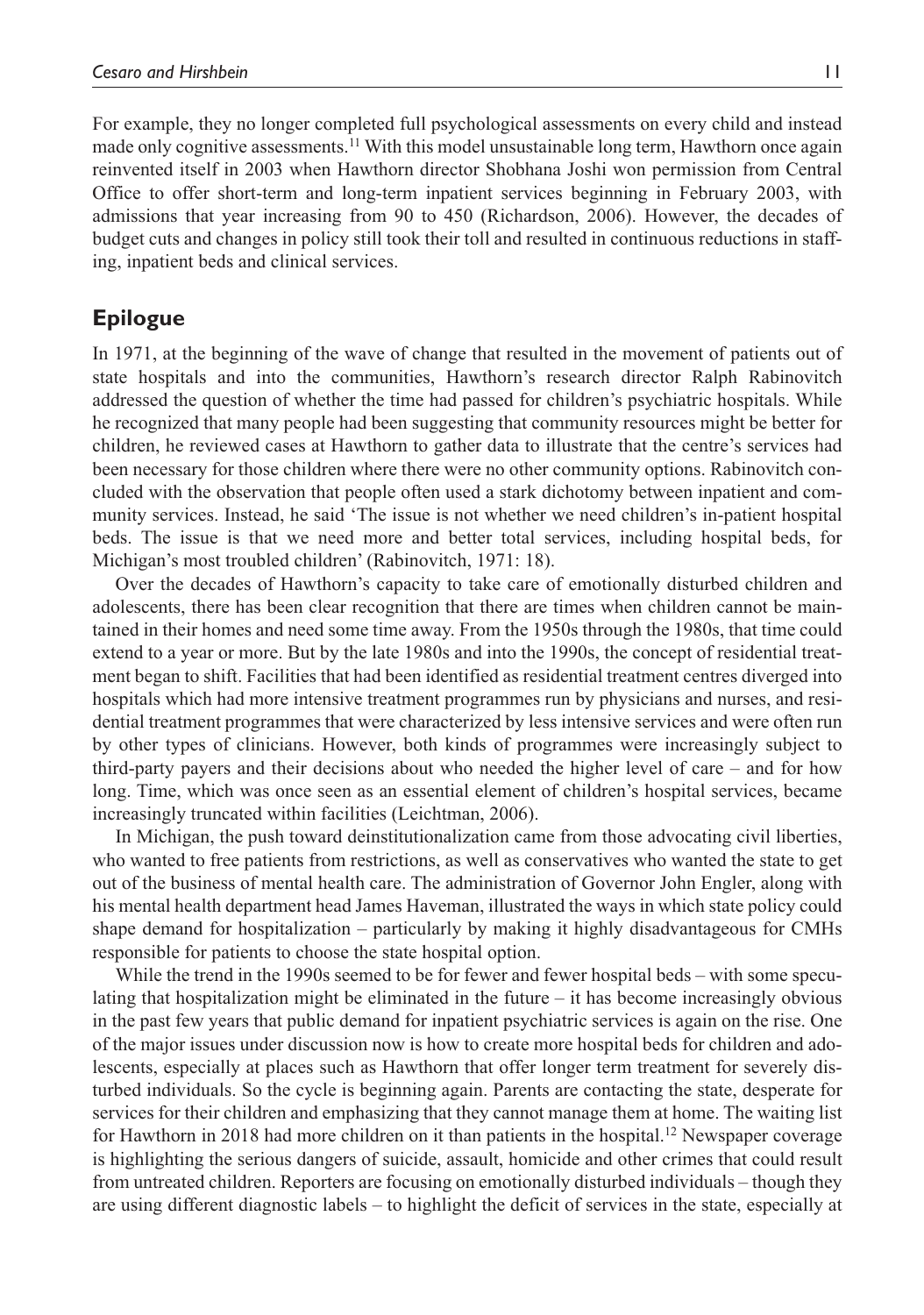places such as Hawthorn (Mack, 2019). Also, there are large meetings of stakeholders trying to solve the problem of access to services, with ongoing political infighting.<sup>13</sup>

It is clear that the deinstitutionalization movement was an important phase in the history of American psychiatry. But the arc of history with regard to the role of psychiatric beds for emotionally disturbed children and adolescents is not bending in any predictable way. With rising national rates of suicide and major increases in public attention to the mental health of children, hospitals once again seem to be safe and increasingly in demand. While no one wants to return to the old days of months-to-years hospitalization for anyone, especially children, future solutions may end up looking more like past inventions. In this area, as in many others, the history of psychiatry could be a key element to designing a better future.

#### **Acknowledgements**

Thank you to the medical school at Michigan Medicine for providing a setting to explore this research, Dr George Mellos, Dr Harold Wright, and the Bentley Historical Library Collections and staff.

#### **Funding**

The author(s) received no financial support for the research, authorship, and/or publication of this article.

#### **Notes**

- 1. Raymond W. Waggoner (1956), History of the Department of Psychiatry at the University of Michigan. *University of Michigan Medical Bulletin* 22: 420–432; Biographical Information folder, Box 1; Waggoner correspondence with UM hospital administrator Marvin Niehuss, 1958–1965, Box 6, Raymond W. Waggoner Papers, Bentley Historical Library (hereafter BHL), University of Michigan, Ann Arbor, MI.
- 2. Dedication of the Children's Psychiatric Hospital, 11 Feb. 1956, Children's Psychiatric Hospital Folder, Box 2, Waggoner Papers, BHL.
- 3. Glenina A Nolte, 'Community Placement Programme' [unpublished, undated typescript]; Glenina A Nolte papers, BHL.
- 4. Interview (by RC) with Harold Wright, 14 May 2018.
- 5. Flyer for parents (1965), Michigan Chapters. Hawthorn-Northville, 1965–1968, Michigan Association for Children with Emotional Disorders (MACED) Records, BHL.
- 6. *Hawthorn Centre Bulletin*, Spring/Summer 1977, Harold Lockett Papers, Hawthorn Centre and Related Folder, BHL.
- 7. *Hawthorn Centre Bulletin*, Spring/Summer 1978, Harold Lockett Papers.
- 8. The Act has been updated periodically, and the current document includes a detailed history of revisions; accessed (1 July 2018) at: [http://www.legislature.mi.gov/\(S\(c542ymkdorzhozpozs1vhn4d\)\)/documents/](http://www.legislature.mi.gov/(S(c542ymkdorzhozpozs1vhn4d))/documents/mcl/pdf/mcl-act-258-of-1974.pdf) [mcl/pdf/mcl-act-258-of-1974.pdf](http://www.legislature.mi.gov/(S(c542ymkdorzhozpozs1vhn4d))/documents/mcl/pdf/mcl-act-258-of-1974.pdf)
- 9. James F. Kipfer, Michigan Society for Mental Health, Philosophy and Organization for Reorganization, Administrative Mailings to Board Members, Box 1, Michigan Mental Health Association in Michigan Papers, BHL.
- 10. MACED Records, Chapters. Hawthorn-Northville, 1976–1980 and 1981–1984, BHL.
- 11. Victoria Petti, personal communication, 13 Aug. 2018.
- 12. Oral testimony by Dr George Mellos, Michigan Certificate of Need Psychiatric Workgroup meeting on 15 Nov. 2018, Lansing, MI.
- 13. See the efforts of the Michigan Psychiatric Care Improvement Project; accessed (26 Feb. 2019) at: [https://www.michigan.gov/mdhhs/0,5885,7-339-71550\\_2941\\_85156—,00.html](https://www.michigan.gov/mdhhs/0,5885,7-339-71550_2941_85156�,00.html)

#### **References**

Anderson WH (1969) Physical plant inventory: Hawthorn Centre, Northville, Michigan, Lansing, MI [internal document], Michigan Department of Mental Health.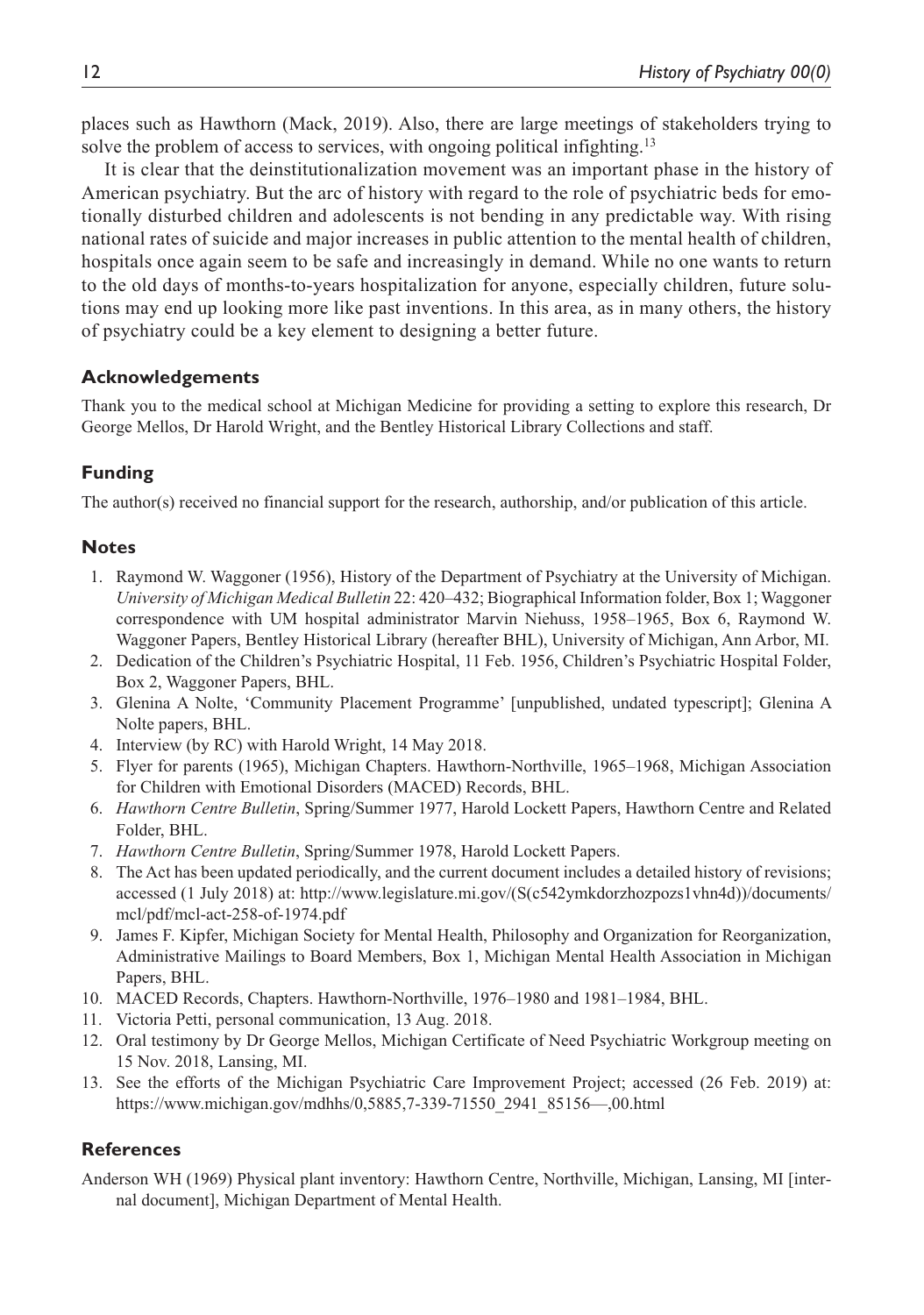Anonymous (1949) Mental hospitals face crisis, state warned. *Detroit Free Press* (13 Oct.): 8.

- Anonymous (1950a) 106 million sought for hospitals. *Detroit Free Press* (14 Jan.): 3.
- Anonymous (1950b) State group urges more hospitals now: bond issue proposed to speed the handling of mental cases. *Detroit Free Press* (7 Mar.): 15.
- Anonymous (1950c) Child hospital is outlined by Williams. *Detroit Free Press* (25 Mar.): 15.
- Anonymous (1950d) Group works to swell state hospital facilities. *Detroit Free Press* (17 Sep.): 6.
- Anonymous (1950e) State urged to act now on hospitals: speed bond issue, hygiene group says. *Detroit Free Press* (29 Dec.): 15.
- Anonymous (1952) Mental hospitals badly overcrowded: only most severely ill can get into state institutions now. *Detroit Free Press* (1 May): 11.
- Anonymous (1953a) Work to start in March on mental institute. *Detroit Free Press* (15 Jan.): 6.
- Anonymous (1953b) As we see it: the missing beds. *Detroit Free Press* (5 Mar.): 8.
- Anonymous (1953c) U-M rapped as mental hospital site. *Detroit Free Press* (30 Apr.): 3.
- Anonymous (1953d) Health group hits measure giving Ann Arbor Hospital. *Detroit Free Press* (10 May): 6.
- Anonymous (1953e) Williams enters tiff on hospital. *Detroit Free Press* (19 May): 3.
- Anonymous (1956a) Noted psychiatrists quit U-M Hospital. *Detroit Free Press* (25 Jan.): 4.
- Anonymous (1956b) State hires U-M pair for centre. *Detroit Free Press* (12 Apr.): 24.
- Anonymous (1958) FP writer honored by American Legion. *Detroit Free Press* (20 Oct.): 4.

Anonymous (1971) Centre director resigns 'impossible job'. *Detroit Free Press* (6 Jan.): 3.

- Anonymous (1976) Hawthorn marks its 20th birthday. *Northville Record* (12 May): n.p.
- Anonymous (1989) A specialist in caring. *Detroit Free Press* (23 Dec.): 54.
- Anonymous (1991) Mental care: state crusade marches past some major concerns. *Detroit Free Press* (15 Dec.): 54.
- Anonymous (1992) Dangerous vision: state mental health director should be replaced. *Detroit Free Press* (1 Apr.): 6.
- Anonymous (1995) Fair treatment: state's care of mentally ill children falls short. *Detroit Free Press* (6 Nov.): 10.
- Bachman SS (1996) Why do states privatize mental health services? Six state experiences. *Journal of Health Politics, Policy and Law* 21: 805–822.
- Bright C (1996) *The Powers That Punish: Prison and Politics in the Era of the "Big House", 1920–1955*. Ann Arbor: University of Michigan Press.
- Chargot P (1982) Layoffs hurt children, too: state budget ax falls on kids and the poor. *Detroit Free Press* (29 June): 39.
- Deatrick OC (1953) Ann Arbor site is chosen for new child's hospital. *Detroit Free Press* (8 May): 6.

DeLoach TG and Stachnik TJ (1968) Research in Michigan: a six-decade overview. *Michigan Mental Health Research Bulletin* 2: 115–135.

- Deutsch A (1948) *The Shame of the States*. New York: Harcourt, Brace.
- Deutsch A (1950) *Our Rejected Children*. Boston, MA: Little, Brown and Company.
- Doroshow DB (2016) Residential treatment and the invention of the emotionally disturbed child in twentiethcentury America. *Bulletin of the History of Medicine* 90: 92–123.
- Doroshow DB (2019) *Emotionally Disturbed: A History of Caring for America's Troubled Children*. Chicago: University of Chicago Press.
- Feld BC (1999) *Bad Kids: Race and the Transformation of the Juvenile Court*. Oxford: Oxford University Press.
- George HM (1950) GOP cuts state costs 14½ millions: Williams calls budget dishonest. *Detroit Free Press* (13 May): 17.
- George HM (1954) Northville job needs \$1,812,000: Senate-House clash on project likely. *Detroit Free Press* (8 Apr.): 3.
- Goldman R (1950) Mental-patient load bursts dam: state chief says 'Crisis is here'. *Detroit Free Press* (25 Mar.): 15.
- Grob GN (1994) *The Mad Among Us: A History of the Care of America's Mentally Ill*, Cambridge, MA: Harvard University Press.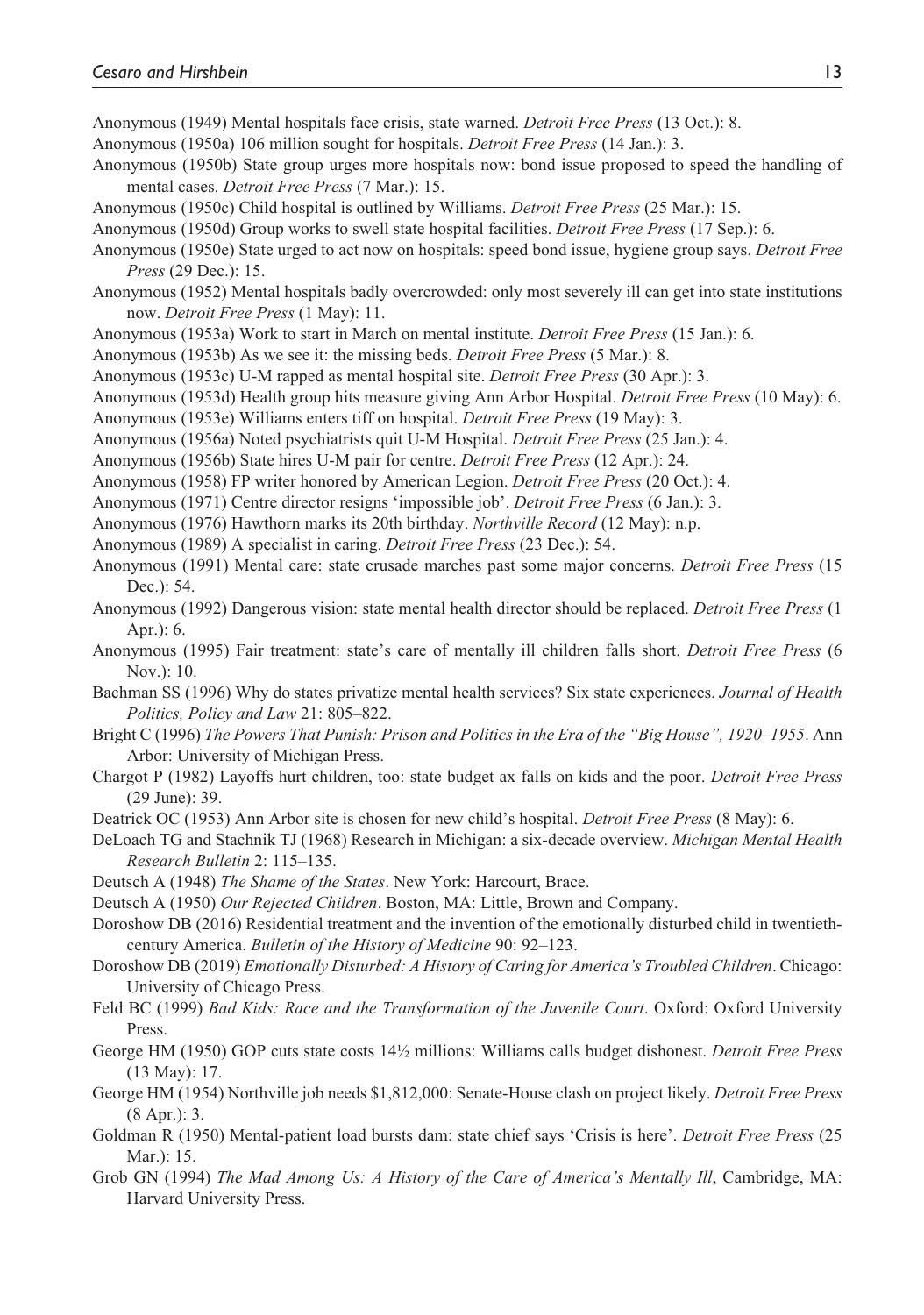Grob GN (1997) Deinstitutionalization: the illusion of policy. *Journal of Policy History* 9: 48–73.

- Grob GN and Goldman HH (2006) *The Dilemma of Federal Mental Health Policy: Radical Reform or Incremental Change?* New Brunswick, NJ: Rutgers University Press.
- Hale NG, Jr (1995) *The Rise and Crisis of Psychoanalysis in the United States: Freud and the Americans, 1917–1985*. New York: Oxford University Press.
- Handler BR (2011) Emergence of educational policy for students with emotional disabilities: 1955 and beyond. *American Educational History Journal* 38: 179–196.
- Haveman JK, Jr (1991) A new vision for mental health services. *Detroit Free Press* (27 Oct.): 19.
- Herman E (1995) *The Romance of American Psychology: Political Culture in the Age of Experts*. Berkeley: University of California Press.
- Hirshbein LD (2013) "Our little patients": a history of hospitalized children at the University of Michigan, 1890–2011. *Journal of Family History* 38: 321–343.
- Horn M (1989) *Before It's Too Late: The Child Guidance Movement in the United States, 1922–1945*, Philadelphia, PA: Temple University Press.
- Hulbert A (2003) *Raising America: Experts, Parents, and a Century of Advice About Children*. New York: Alfred A. Knopf.
- Hylton LF (1964) *The Residential Treatment Centre: Children, Programmes, and Costs*. New York: Child Welfare League.
- Jones KW (1999) *Taming the Troublesome Child: American Families, Child Guidance, and the Limits of Psychiatric Authority*. Cambridge, MA: Harvard University Press.
- Kresnak J (1995) Suit says state fails children: more psychiatric care sought. *Detroit Free Press* (3 Nov.): 1.
- Kresnak J and Christoff C (1991) Lafayette clinic may face state budget ax. *Detroit Free Press* (17 Jan.): 25.
- Leichtman M (2006) Residential treatment of children and adolescents: past, present, and future. *American Journal of Orthopsychiatry* 76: 285–294.
- Lockett HJ (1972) The day treatment centre: a proposal for a community-based intensive treatment facility for emotionally disturbed minority group children and families. *Journal of the National Medical Association* 64: 527–532.
- Mack J (2019) Nowhere to turn: families struggle as psych beds disappear from hospitals. *MLive* (24 Sep.); accessed (19 Sep. 2019) at: <https://www.mlive.com/mental-health/>
- Mechanic D and Grob GN (2006) Rhetoric, realities, and the plight of the mentally ill in America. In: Stevens RA, Rosenberg CE and Burns LR (eds) *History & Health Policy in the United States: Putting the Past Back In*. New Brunswick, NJ: Rutgers University Press, 229–249.
- Mental Health Commission (1953) *Proposed Plan for Psychiatric Hospital for Children*. Lansing, MI: State Department of Mental Health.
- Miller M (1976) It's a celebration weekend for Hawthorn, MAEDC. *Observer & Eccentric* (6 May).
- Pols H (2007) War neurosis, adjustment problems in veterans, and an ill nation: the disciplinary project of American psychiatry during and after World War II. *Osiris* 22: 72–92.
- Rabinovitch RD (1971) Are inpatient hospital services for children obsolete? *Michigan Mental Health Research Bulletin* 5: 3–18.
- Rabinovitch RD (1991) Fritz Redl and residential treatment at Hawthorn Centre. *Residential Treatment for Children & Youth* 8: 73–82.
- Richardson A (2006) Hawthorn Centre historical overview, 1956–2006 [unpublished documents]; held in Arlene Richardson Collection: Bentley Historical Library, University of Michigan.
- Ross S and Kilpatrick W (1965) Shame of the nation: snakepits for mentally ill children. *Boston Globe* (17 Oct.): 28.
- Schowalter JE (2000) Child and adolescent psychiatry comes of age, 1944–1994. In: Menninger RW and Nemiah JC (eds) *American Psychiatry After World War II, 1944–1994*. Washington, DC: American Psychiatric Association, 461–480.

Shaw CR (1966) *The Psychiatric Disorders of Childhood*. New York: Appleton-Century-Crofts.

- Sterling P (1962) Where children are salvaged: a visit to Hawthorn Centre for the Disturbed. *Detroit Free Press* (7 Jan.): 17.
- Stromberg WH (1956) Hawthorn Centre to aid children. *Detroit Free Press* (5 Aug.): 6.